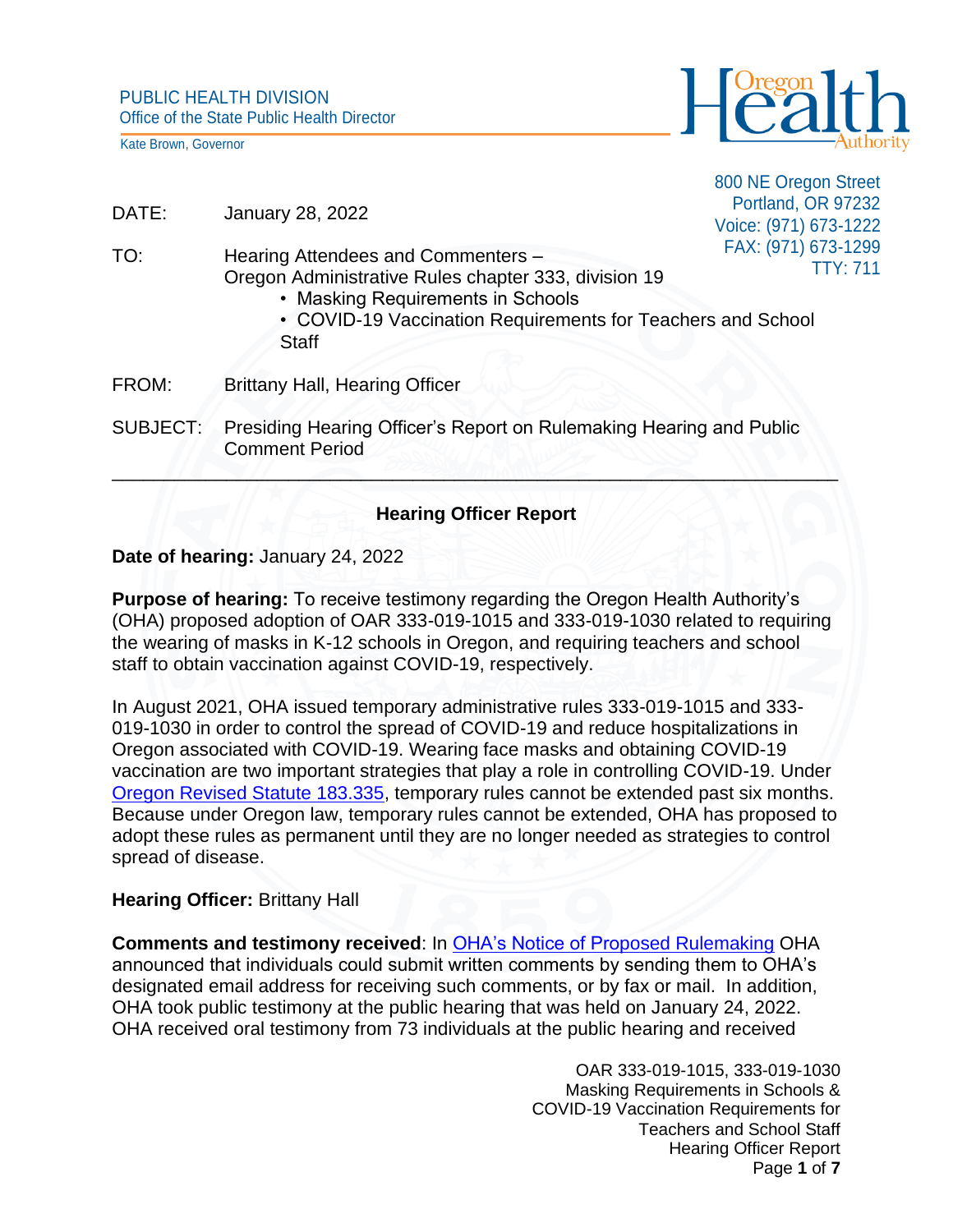many written public comments. OHA staff have considered the written comments and public testimony received prior to deadline on January 24, 2022, at 5:00 p.m. OHA thanks all Oregonians who provided public comment and appreciates the varied input they have provided to the rulemaking process.

Themes of the testimony and written comments, in no particular order, are summarized below.

• OHA heard concerns from commenters that Oregon is not following the lead of other states in that Oregon is one of few states with a mask requirement.

**Agency response:** During the course of the COVID-19 pandemic, Oregon has had better outcomes than most other states in the country. Oregon has maintained lower case rates and death rates from COVID-19 than most states and has aligned with other western states on COVID-19 policies, including policies of Washington and California. Oregon has seen high levels of compliance with wearing of masks in accordance with state requirements. Oregonians have also outpaced many other states in obtaining vaccination and as a result has been able to maintain hospital capacity to ensure Oregonians have access to emergency care, even throughout the surges of Delta and Omicron variants. Currently the pediatric hospitalization rate for COVID-19 in Oregon is higher than during other points of the pandemic, though it remains lower than overall U.S. rate. The Oregon rate is rising, as the Omicron surge began here later than in other states. In Oregon we are following the science and the data and continue to believe that for now these rules remain necessary to control COVID-19.

• OHA heard concerns from commenters who believe that wearing masks regularly at school may be affecting the mental health of children.

**Agency response:** OHA recognizes, hears and acknowledges that some parents have concerns related to their children wearing masks for a prolonged period of time. OHA takes into account many factors, including broad risks and benefits, when making difficult decisions in the interest of the health of the public. The pandemic has affected mental health of children in a variety of ways from general anxiety due to uncertainty of how to meet basic needs, to social isolation. One of the main drivers of student mental health outcomes is disruptions to the predictable routine of school-days, peer interaction, and access to meals, health care, and emotional support. An unpredictable school schedule is also disruptive to family economic stability, and the ability of adults in the household to participate in the workforce. The evidence is clear that the benefits of mask wearing far outweigh any potential risk for children and adults, especially during periods of high rates of community spread (see studies linked below). Universal mask wearing as part of layered mitigation strategies in schools helps prevent transmission of COVID-19 and keeps students learning in person, where they learn best.

> OAR 333-019-1015, 333-019-1030 Masking Requirements in Schools & COVID-19 Vaccination Requirements for Teachers and School Staff Hearing Officer Report Page **2** of **7**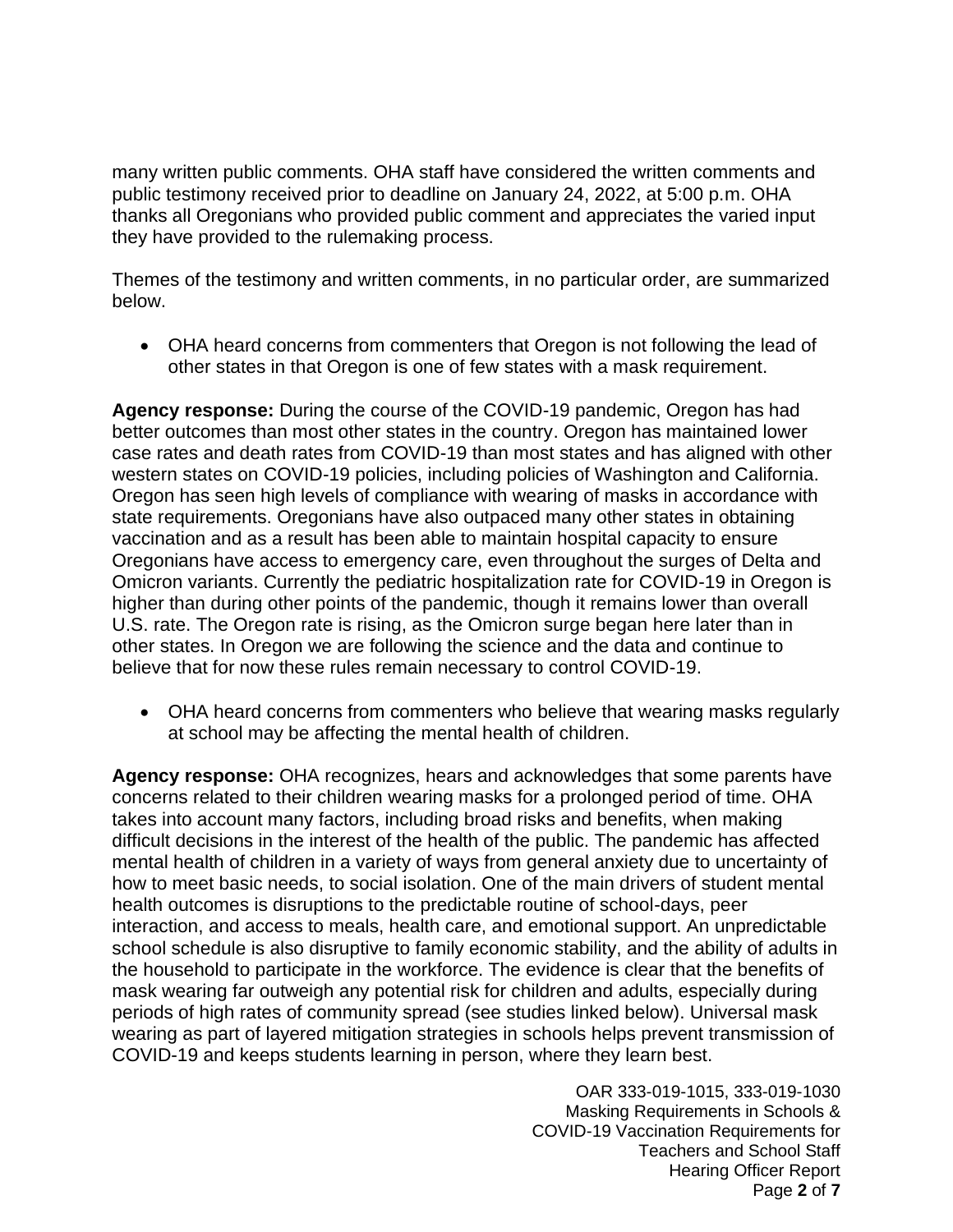• OHA heard concerns from commenters that believe masks may not be as necessary for children as they are not as susceptible to bad outcomes from COVID-19.

**Agency response:** COVID-19 serious outcomes and deaths are lower in children compared to adults, but COVID-19 is not harmless to children. During this current surge in cases of COVID-19, pediatric hospitalizations are at their highest level of any time during the pandemic. Children can be affected by Post-Acute Coronavirus Syndrome. While deaths in children from COVID-19 are rare, COVID-19 ranks as one of the leading causes of death nationally in this age group. Children are also affected by the loss of caregiving adults or other family members who may be more likely to experience severe illness and death from COVID-19. Masks help protect others in the child's community who may be vulnerable to more severe COVID-19 disease such as grandparents or immunocompromised family members.

• OHA heard concerns from commenters that believe masks can be disruptive to the classroom learning process and a barrier to healthy child development.

**Agency response:** Universal mask wearing as part of layered mitigation strategies in schools helps prevent transmission of COVID-19 and minimize disruptions to consistent in-person instruction. Universal mask wearing keeps students learning in person, where they learn best. There are no known scientific studies that face masks negatively impact a child's speech and development [\(https://healthychildren.org/English/health](https://healthychildren.org/English/health-issues/conditions/COVID-19/Pages/Do-face-masks-interfere-with-language-development.aspx)[issues/conditions/COVID-19/Pages/Do-face-masks-interfere-with-language](https://healthychildren.org/English/health-issues/conditions/COVID-19/Pages/Do-face-masks-interfere-with-language-development.aspx)[development.aspx\)](https://healthychildren.org/English/health-issues/conditions/COVID-19/Pages/Do-face-masks-interfere-with-language-development.aspx). Face masks are not required outside or in non-public places.

• OHA heard concerns from commenters that believe there are studies that masks don't work to prevent the spread of COVID-19 or media outlets reporting that masks don't work to prevent the spread of COVID-19.

**Agency response:** Universal mask wearing as part of layered mitigation strategies in schools helps prevent transmission of COVID-19 and minimizes disruptions to consistent in-person instruction. Effectiveness has been demonstrated across multiple scientific studies:

- [https://www.cdc.gov/coronavirus/2019-ncov/science/science](https://www.cdc.gov/coronavirus/2019-ncov/science/science-briefs/transmission_k_12_schools.html)briefs/transmission k 12 schools.html
- [https://www.cdc.gov/coronavirus/2019-ncov/science/science-briefs/masking](https://www.cdc.gov/coronavirus/2019-ncov/science/science-briefs/masking-science-sars-cov2.html)[science-sars-cov2.html](https://www.cdc.gov/coronavirus/2019-ncov/science/science-briefs/masking-science-sars-cov2.html)
- <https://www.bmj.com/content/375/bmj-2021-068302>

OAR 333-019-1015, 333-019-1030 Masking Requirements in Schools & COVID-19 Vaccination Requirements for Teachers and School Staff Hearing Officer Report Page **3** of **7**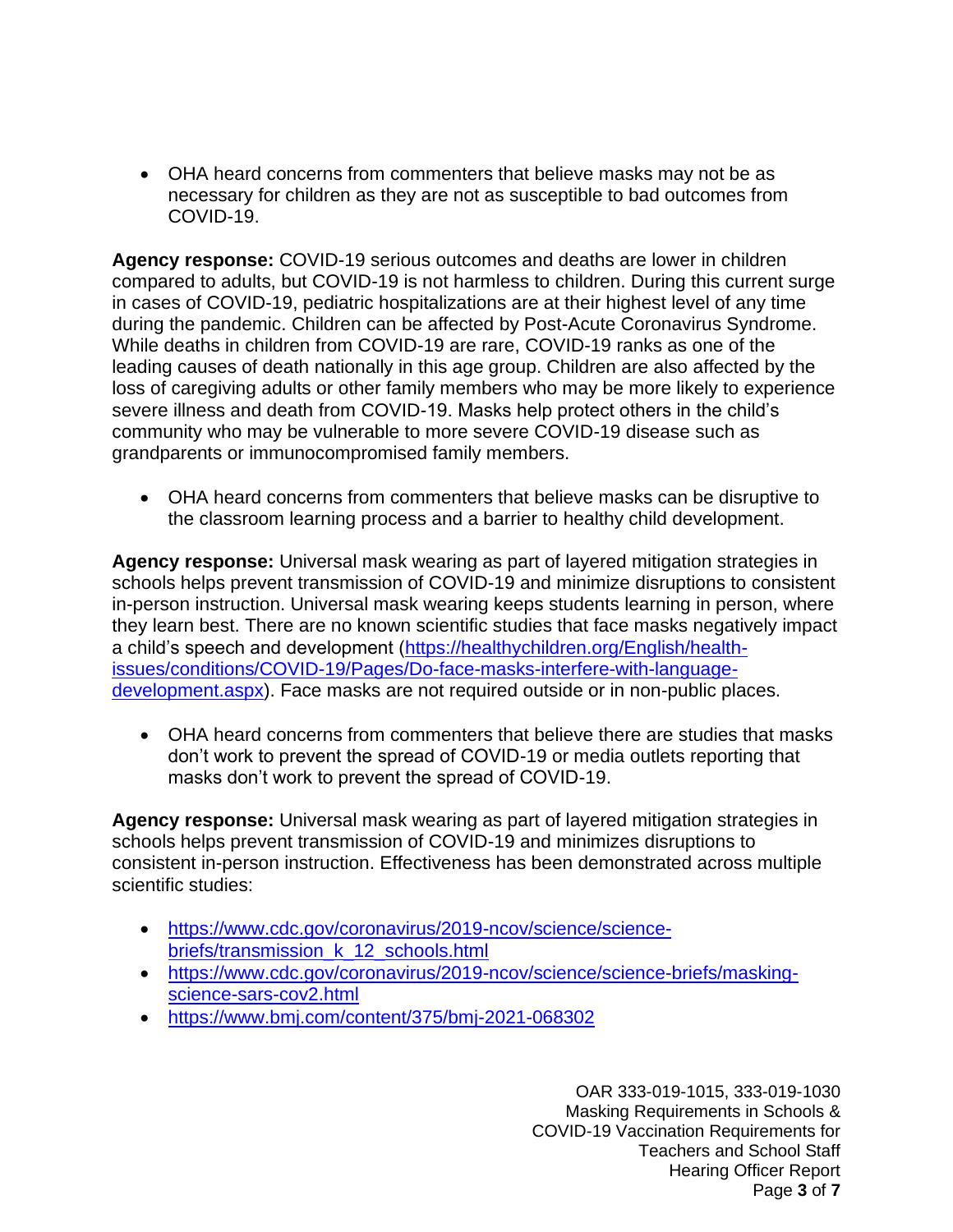• OHA heard feedback from commenters that believe a mask requirement in schools is still necessary to protect vulnerable individuals such as those who are immunocompromised.

**Agency response:** OHA agrees that based on the science, masking in school remains an important COVID-19 mitigation strategy, for now, in order to protect all community members, particularly during this latest Omicron surge.

• OHA heard concerns from commenters that believe a broad mask requirement does not recognize the choices of families about whether children wear masks at school.

**Agency response:** Reducing the spread and burden of communicable disease relies on all of us to work together to implement protections that benefit individuals, as well as the entire community, including those in the community who may be more vulnerable to severe illness or death from disease. Masks are most effective when all individuals in indoor settings are wearing them consistently, acting as source control in the event that an individual has COVID-19 and protecting all individuals who are in close contact. That is why universal masking as part of layered mitigation strategies is important in school settings. Masking, along with other mitigation strategies protect all students, staff and volunteers and support protection of the general community.

• OHA heard concerns from commenters who believe that decisions about COVID-19 mitigation strategies should be made at the local level.

**Agency response:** OHA is proposing to adopt these rules until they are no longer needed statewide. COVID-19 does not recognize borders and Oregonians do travel between counties. Community spread of COVID-19 remains high in Oregon. OHA expects to lift the statewide restrictions when disease spread lowers significantly over a sustained period of time, available staffed hospital capacity increases, and epidemiologists and pediatric health care professionals agree that statewide policies in schools are no longer needed.

• OHA heard feedback from commenters believe that mask and vaccination requirements in schools have supported schools in staying open for in-person learning.

**Agency response:** OHA agrees that having the mask requirement in place for schools and requiring school and school-based program staff to be vaccinated have enabled safer in-person learning, and have significantly limited the amount of time students and staff are out sick with COVID-19. Universal mask wearing as part of layered mitigation

> OAR 333-019-1015, 333-019-1030 Masking Requirements in Schools & COVID-19 Vaccination Requirements for Teachers and School Staff Hearing Officer Report Page **4** of **7**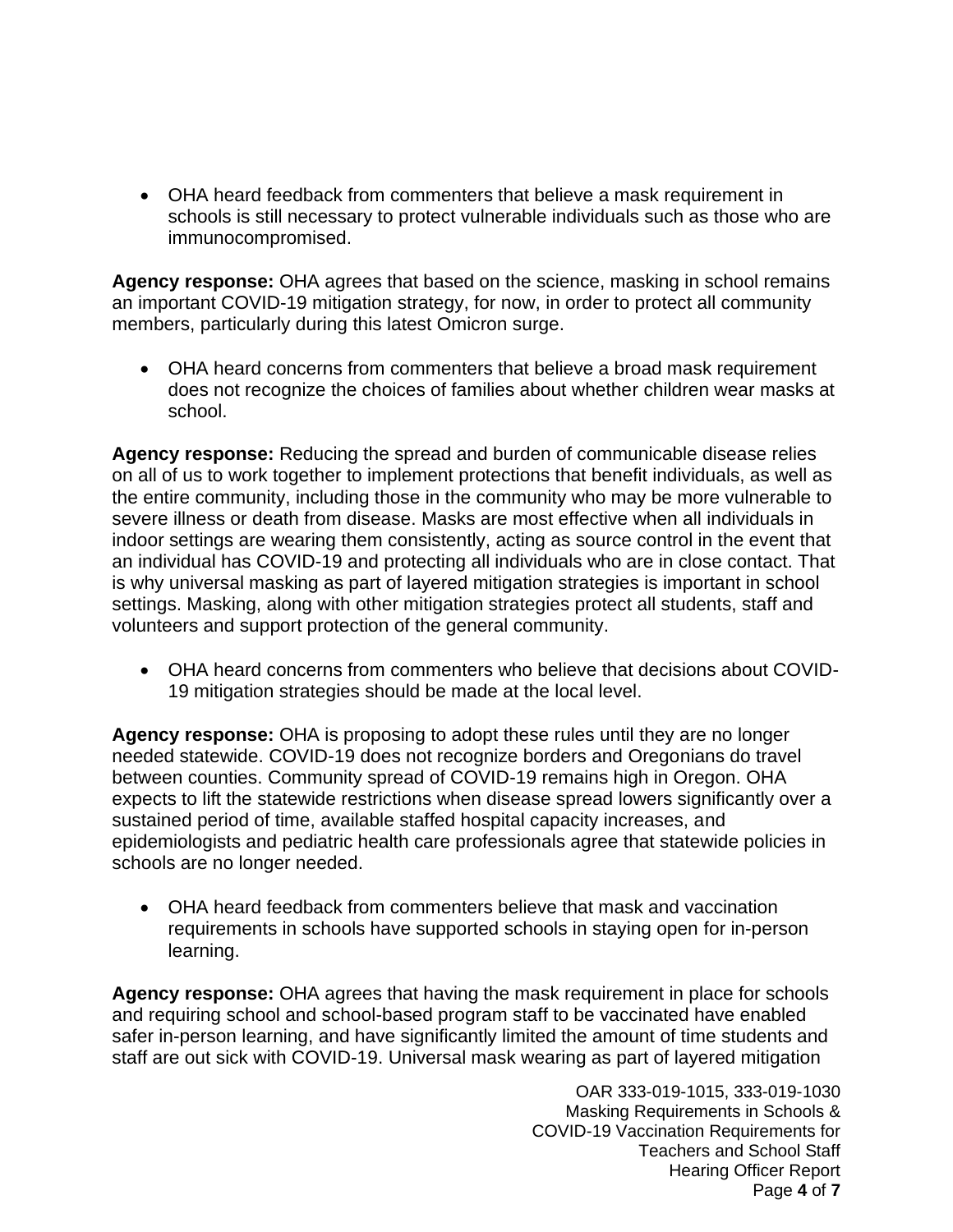strategies in schools helps prevent transmission of COVID-19 and minimizes disruptions to consistent in-person instruction.

• OHA heard concerns from commenters who believe that the rule language is illogical because children are allowed to play sports indoors and engage in performances indoors without a mask.

**Agency response:** Attending school is a compulsory activity. Participating in indoor sports and performances are voluntary activities and OHA recognizes it may be difficult to wear masks consistently while participating in sports or performing. In addition, while masks are not required for participation in indoor sports and performances, they are strongly recommended especially if other measures to reduce risk of transmission are not possible.

• OHA heard concerns from commenters who believe that requiring masks in schools does not take into account accommodations needed for children with disabilities.

**Agency response:** OHA's rules require compliance with all federal, state and local disability laws, including providing accommodations under the Americans with Disabilities Act and the Individuals with Disabilities Education Act. OHA recognizes that children with disabilities have a right to accommodations to ensure equitable access to resources and education. In addition, OHA recognizes that teachers, volunteers and other staff are obligated to ensure equitable access. OHA works directly with Oregon Department of Education, districts, schools, community and other organizations to protect health and safety while ensuring access to in-person instruction.

• OHA heard concerns from commenters that believe masks may pose a danger to wearers.

**Agency response:** There are numerous scientific studies that prove masks do not deprive users of oxygen or lead to higher levels of carbon dioxide [\(https://healthychildren.org/English/health-issues/conditions/COVID-19/Pages/Mask-](https://healthychildren.org/English/health-issues/conditions/COVID-19/Pages/Mask-Mythbusters.aspx?_gl=1*17f9xsf*_ga*MTc1NTY3MTI4My4xNjQwMjIyNTAw*_ga_FD9D3XZVQQ*MTY0MzIxMTgwOC4yLjAuMTY0MzIxMTgwOC4w&_ga=2.95677150.334903773.1643211809-1755671283.1640222500)Mythbusters.aspx? ql=1\*17f9xsf\* qa\*MTc1NTY3MTI4My4xNjQwMjIyNTAw\* qa\_FD9D [3XZVQQ\\*MTY0MzIxMTgwOC4yLjAuMTY0MzIxMTgwOC4w&\\_ga=2.95677150.334903](https://healthychildren.org/English/health-issues/conditions/COVID-19/Pages/Mask-Mythbusters.aspx?_gl=1*17f9xsf*_ga*MTc1NTY3MTI4My4xNjQwMjIyNTAw*_ga_FD9D3XZVQQ*MTY0MzIxMTgwOC4yLjAuMTY0MzIxMTgwOC4w&_ga=2.95677150.334903773.1643211809-1755671283.1640222500) [773.1643211809-1755671283.1640222500\)](https://healthychildren.org/English/health-issues/conditions/COVID-19/Pages/Mask-Mythbusters.aspx?_gl=1*17f9xsf*_ga*MTc1NTY3MTI4My4xNjQwMjIyNTAw*_ga_FD9D3XZVQQ*MTY0MzIxMTgwOC4yLjAuMTY0MzIxMTgwOC4w&_ga=2.95677150.334903773.1643211809-1755671283.1640222500). Prolonged masking is safe and is common in many occupations to protect workers. This includes healthcare workers (e.g., performing prolonged surgery), construction (e.g., protection against dust and other particles) and environmental workers (e.g., removing mold).

• OHA heard concerns from commenters who believe that mask and vaccine mandates may have created a shortage of teachers and volunteers in the school

> OAR 333-019-1015, 333-019-1030 Masking Requirements in Schools & COVID-19 Vaccination Requirements for Teachers and School Staff Hearing Officer Report Page **5** of **7**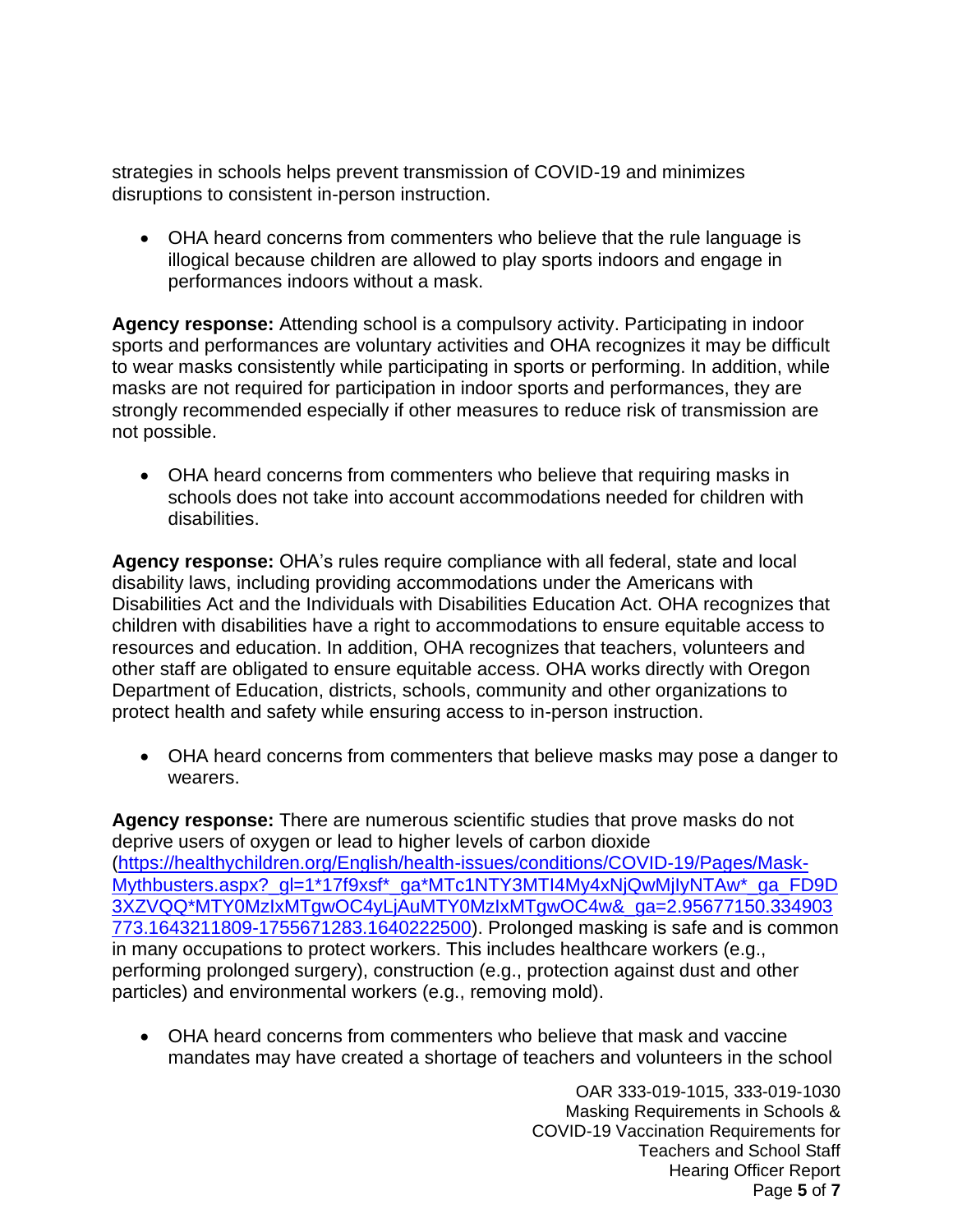system.

**Agency response:** OHA has no data that indicates current worker shortages are due to mask or vaccine requirements. Across the economy there are worker shortages. In order to adequately protect students and staff, school masking and vaccination requirements are very important at this time.

• OHA heard recommendations from commenters that natural immunity, not just vaccine-induced immunity should be taken into account in the vaccine requirement rule.

**Agency response:** Studies show that COVID-19 vaccine in addition to prior COVID-19 infection provides protection from hospitalization and death resulting from COVID-19. The risk of hospitalization and death from COVID-19 is [extremely rare](https://www.oregon.gov/oha/covid19/Documents/DataReports/Breakthrough-Case-Report.pdf) in individuals who are fully vaccinated. Even as cases have risen sharply during the current surge, hospitalizations and deaths among the fully vaccinated individuals have remained low. In addition, there is no routine method for determining level of protection following recovery from COVID-19 using antibody testing as this only examines one measure of an individual's immune response.

• OHA heard concerns from commenters that vaccines may be causing thousands of injuries according to VAERS (Vaccine Adverse Event Reporting System) and therefore should not be required for anyone.

**Agency response:** VAERS is one of several systems to assess and monitor adverse events from COVID-19 and other vaccinations

[\(https://www.cdc.gov/vaccinesafety/ensuringsafety/monitoring/index.html\)](https://www.cdc.gov/vaccinesafety/ensuringsafety/monitoring/index.html). From the Centers for Disease Control and Prevention, "VAERS accepts and analyzes reports of possible health problems—also called "adverse events"—after vaccination. As an early warning system, VAERS cannot prove that a vaccine caused a problem. Specifically, a report to VAERS does not mean that a vaccine caused an adverse event. But VAERS can give CDC and FDA important information"

[\(https://www.cdc.gov/vaccinesafety/ensuringsafety/monitoring/vaers/index.html\)](https://www.cdc.gov/vaccinesafety/ensuringsafety/monitoring/vaers/index.html). These reports do not indicate causation of the adverse event from the vaccination but serve to raise issues studied in more depth in the other robust safety monitoring systems.

• OHA heard feedback from commenters recommending that OHA not lift any preventive measures for COVID-19 when the Omicron variant is still prevalent in communities and hospital capacity is low.

**Agency response:** OHA agrees that right now, during the Omicron surge, that the masking and vaccination requirements continue to be necessary to slow and stop

> OAR 333-019-1015, 333-019-1030 Masking Requirements in Schools & COVID-19 Vaccination Requirements for Teachers and School Staff Hearing Officer Report Page **6** of **7**